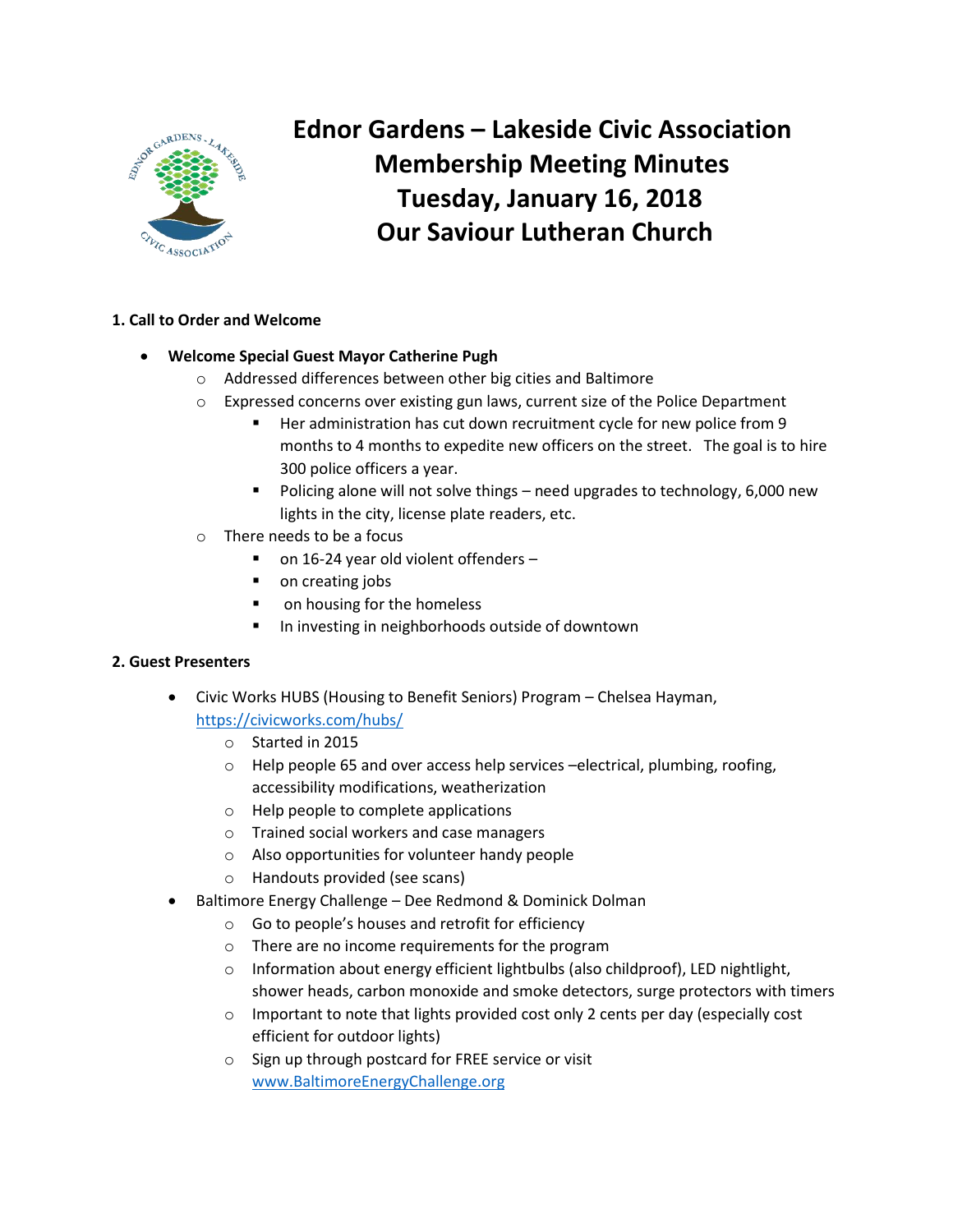- GEDCO Village Center Update and Other Services Available to the Community Nichole Battle, www.gedco.org
	- o Handout distributed that provides an overview of services provided including CARES food pantry, vocational services, gas and electricity assistance, senior services and senior centers, supportive housing services, Farmers Market coupons and vouchers and real estate development
	- $\circ$  Village Center at Stadium Place next building that will be developed will be a public, commercial space. Construction will begin June 2018 (18 month construction schedule). 70 1 and 2 bedroom units for seniors (mid-market rate rent - \$1400 for one bedroom and \$1800 for two bedroom) and 30,000 feet of office space including a restaurant, coffee shop and medical offices. Waiting for new market tax credits. Extra security cameras will be in place for residents and community safety concerns.
	- o Links to plans for Village Center [http://planning.baltimorecity.gov/sites/default/files/UDARP%20presentation%20-](http://planning.baltimorecity.gov/sites/default/files/UDARP%20presentation%20-%20Stadium%20Place%20041416.pdf) [%20Stadium%20Place%20041416.pdf](http://planning.baltimorecity.gov/sites/default/files/UDARP%20presentation%20-%20Stadium%20Place%20041416.pdf)
- Baltimore Police Department Northeast District Major Shorter
	- o Several arrests related to armed robberies and carjacking –many arrests assisted by community
	- o Cold weather and warming cars us have contributed to the carjackings in the neighborhood
	- $\circ$  Crime 23 incidents of a crime 6 robberies, 9 burglaries (3 arrests/2 juveniles), 5 larceny from autos, 2 stolen autos (keys left in vehicle), 1 murder over the border of Ellerslie in the Northern District (outside Waverly Tavern), 1 carjacking over the last 45 day period
	- o In search of a suspect that has been robbing women on Lakeside Ave.
	- o Juveniles can use the Explorers and Cadet programs to foster positive outcomes to negative situations
	- o Outreach to local schools underway Haircuts for the holidays, etc.
	- $\circ$  Community mediation is possible to resolve issues without police involvement
	- o When calling 911, get out of danger first and then make the call
	- o Register private cameras with Baltimore City Police link to the Baltimore City website, CitiWatch -

[https://citiwatch.baltimorecity.gov/\\_layouts/CitiWatch/Default.aspx](https://citiwatch.baltimorecity.gov/_layouts/CitiWatch/Default.aspx)

- $\circ$  Please report people tampering with red light and speed cameras we worked too hard to get the cameras and they are meant to slow traffic, protect lives and protect property.
- o Questions concerning cameras in the neighborhood.
- $\circ$  If you see something like people checking car doors or looking in cars text to 443-902-4824 (Text Tips) – provide a detail description or text 274-637 and put "MCS" in description box. This is Metro Crime Stoppers and there can be a reward for a conviction.
- $\circ$  Questions and comments about negative experience with dispatch surrounding a MERVO incident.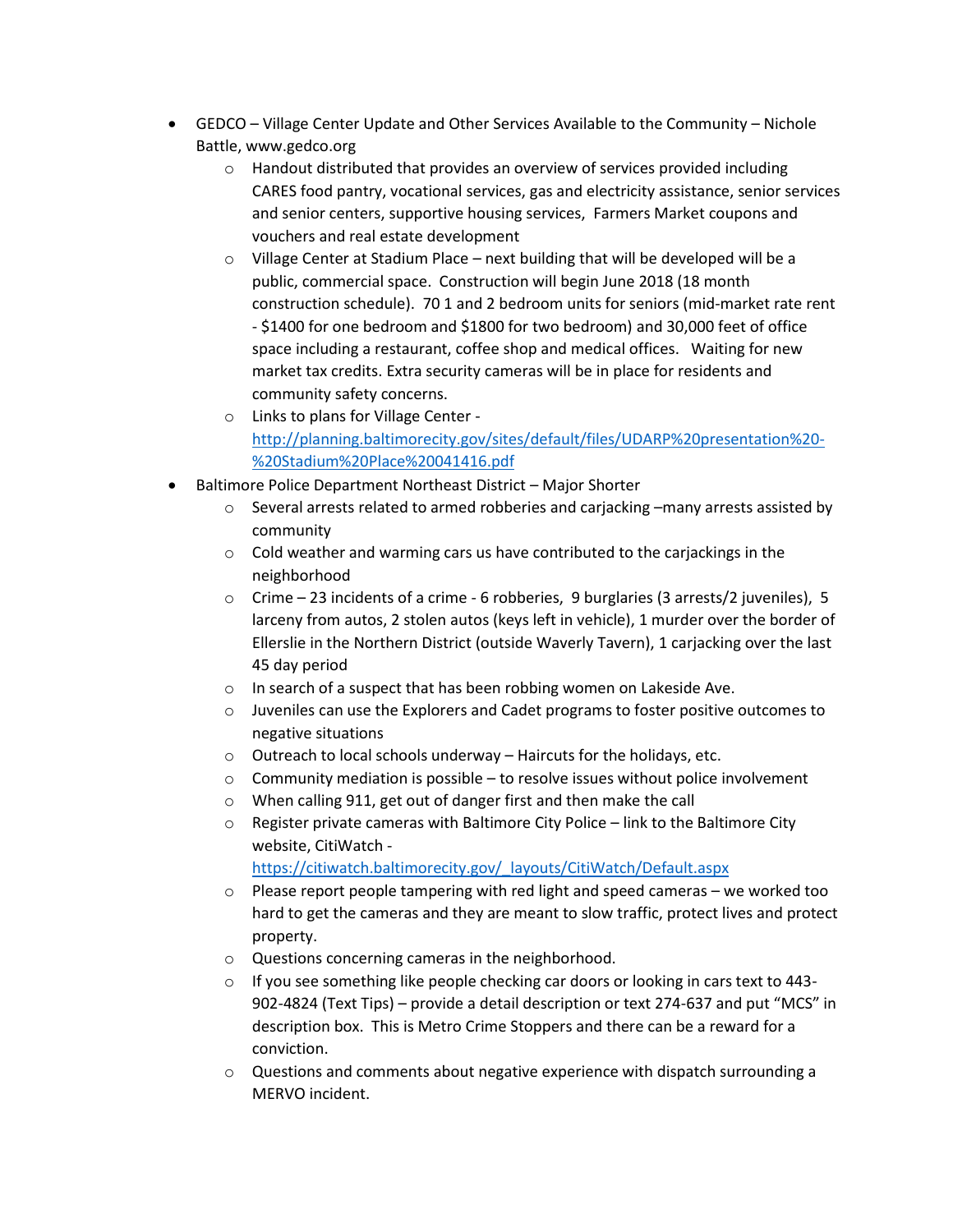- $\circ$  If you have an issue with lack of police response to 911 calls, email Major Shorter Jeffrey.shorter@baltimorepolice.org
- Bus Work Group 14 Tyrone Parker
	- $\circ$  Proposed Service Changes to the Local Link 53 service will now terminate at State Center instead of North Avenue Light Rail Station
	- o Link to all proposed changes for Feb 4 2018: [https://mta.maryland.gov/sites/default/files/Winter\\_2018\\_Service\\_Change\\_Public\\_](https://mta.maryland.gov/sites/default/files/Winter_2018_Service_Change_Public_Hearing_Proposal.pdf) Hearing Proposal.pdf

## 3. Board Updates

- Volunteers Needed for Bylaws Review Committee please contact Steve Holt at [vp1@ednorgardenslakeside.org](mailto:vp1@ednorgardenslakeside.org) if interested in serving on the committee.
- Volunteers needed for Events Committee such as a Garden Tour, Summer BBQ, Taste of the Season Winter Tour – contact Mike a[t secretary@ednorgardenslakeside.org](mailto:secretary@ednorgardenslakeside.org) if you are interested in assisting/planning 2018 events
- Monthly Neighborhood Clean-up (Grace Awantag) January 27<sup>th</sup> (33<sup>rd</sup> & Ednor Road) from 10am-noon; coffee and refreshments included
	- o Join the Greening Committee by e-mailin[g Gardening@ednorgardenslakeside.org](mailto:Gardening@ednorgardenslakeside.org)
	- $\circ$  Submitted a grant for the Clean Up and Green Up Grant back in November
	- $\circ$  Started a list of areas that need a public trash can (especially by bus stops) if you know of locations, e-mai[l gardening@ednorgardenslakeside.org](mailto:gardening@ednorgardenslakeside.org)
	- $\circ$  We need additional resources (and perhaps a little behavior change/accountability)
	- o Monterrey Road Apartments need additional recycling containers
- Community Pitch-In Roll-Off Dumpster Dates for 2018
	- $\circ$  March 24<sup>th</sup> Chestnut Hill & Monterrey Road
	- $\circ$  June 23<sup>rd</sup> Lakeside & Tivoly
	- $\circ$  September 29<sup>th</sup> Rexmere & North Hill Road
	- $\circ$  December 1 Alameda Circle & East 36<sup>th</sup> Street
- There is a meeting scheduled with the Dept. of Transportation engineers, BPD, Councilwoman Clarke's office and community to discuss traffic calming about Loch Raven where it intersects with Alameda.
- New Safety Committee Chair Nathan Clingan, email safety concerns or reports [safety@ednorgardenslakeside.org.](mailto:safety@ednorgardenslakeside.org) Thank you Brian Weiser for service over the last two years coordinating Citizens on Patrol and implementing neighborhood walks for the neighborhood.
- Email Housing questions, concerns our highlights t[o housing@ednorgardenslakeside.org](mailto:housing@ednorgardenslakeside.org)
- Announcement from Mary Pat Clarke If a meter is frozen, please contact Mary Pay (either directly or through the EGL Neighborhood Association) in addition to calling 311. This expedites certain repairs. Please keep a trickle of water running through pipes when it is below freezing.